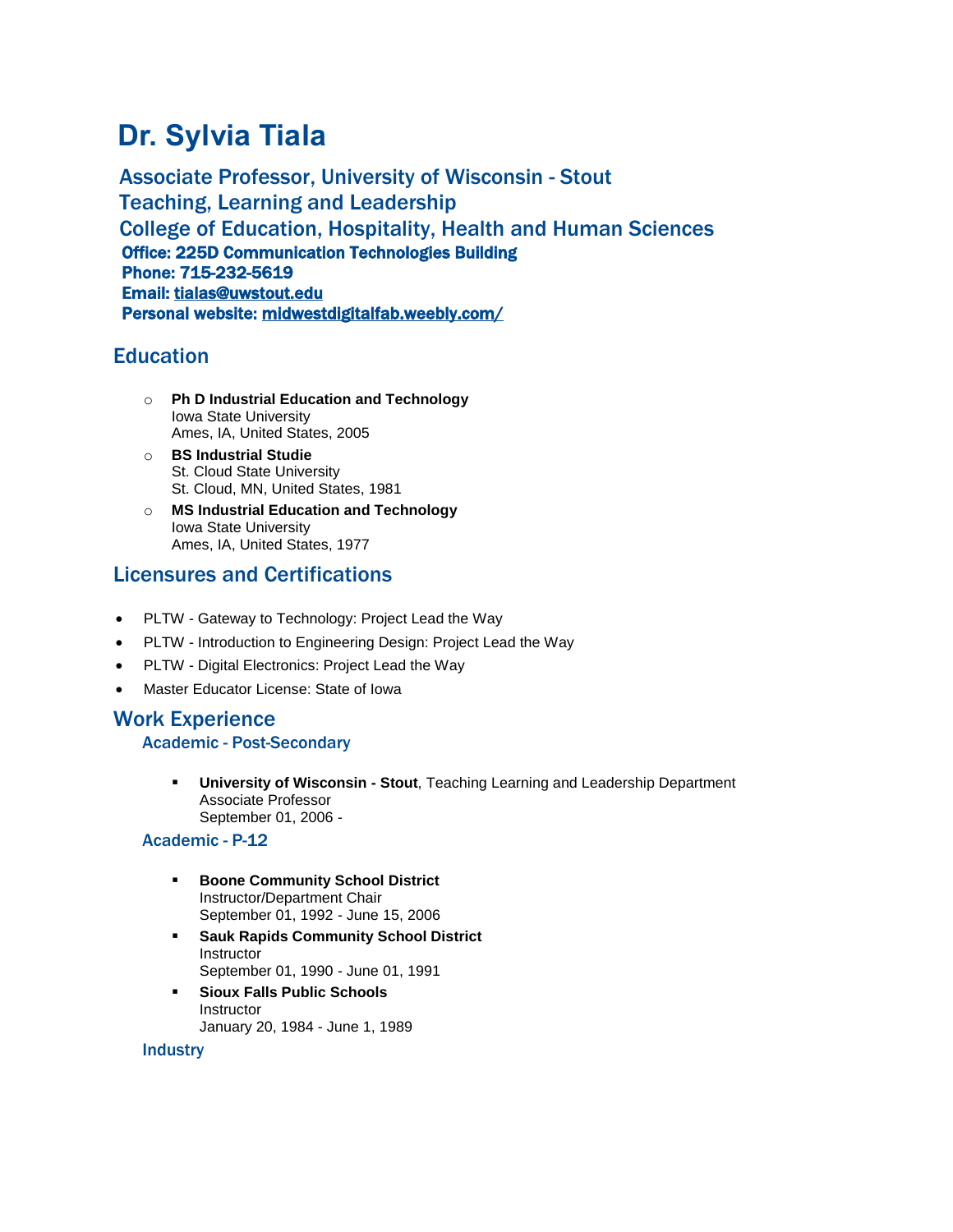- **Economic Development Group** Basic Skills Task Analysis June 10, 1992 - August 01, 1992
- **Packaging Sales and Consulting** Technical Writer October 7, 1991 - May 29, 1992
- **The Mathison Company** Reprographic Technician and Sales August 20, 1989 - July 2, 1990

# Intellectual Contributions

## Book

- o Tiala, S. (2012). Re-envisioning STEM Teacher Preparation. IN Veenstra, C., Furst Bowe, J., & Padro, F. (Eds.), Advancing the STEM Agenda .
- o McAlister, B., Hacker, M., & Tiala, S. (2008). Engineering content and the technology education curriculum. IN Custer, R., & Erekson, T. (Eds.), Assessment in technology education 56th yearbook , Peoria, IL: McGraw Hill/Glencoe.

## Journal Article

- o Tiala, S. (2011). Fab labs: reenvisioning innovation and "entrepreneering". *ASQ Higher Education Brief, 4*(5).
- o Tiala, S., & Harris, K. (2011). The right time for recruiting new colleages. *The Technology Teacher, 77*(1), 32-36, Reson, VA: International Technology Education Association.
- o Tiala, S., & Winegar, P. (2011). Integrating STEM into technology education programs. *ASQ Higher Education Brief, 4*(1), 6, American Society for Quality.
- o Tiala, S. (2007). Integrating virtual reality in technology education labs. *The Technology Teacher, 66*, 9-13.

# **Presentations**

## **Workshop**

- o Willison, J. (September 19, 2016). Research Skills: Supporting 21st Century Pedagogy. Research Skills: Supporting 21st Century Pedagogy, Orem, UT, United States.
- o Tiala, S., Zagorski, K., Polzer, J., & Edenborg, K. (December 03, 2015). Caching the RSD. Student Research Skills Symposium, Menomonie, WI, United States.

## Oral Presentation

- o Tiala, S. (February 26, 2016). Process not product: a process-based curriculum for problem solving. Wisconsin Technology Education Association Conference, Wisconsin Dells, WI, United States.
- o Tiala, S., Navarre, J., & Wilson, M. (April 17, 2015). RSD framework connecting resarch & pedagogy. Contemplative Pedagogy Conference, Green Lake, WI, United States.
- o Tiala, S., & Simenson, S. (March, 2015). Framework for integrated STEM and digital fabrication. International Techology and Engineering Educator's 77th Annual Conference, Milwaukee, WI, United **States**
- o Tiala, S. (March 16, 2014). Fab labs The future of STEM education?. Wisconsin Technology Education Association Conference, Wisconsin Dells, WI, United States.
- o Tiala, S. (March 2, 2014). Fab labs: Changing people living learning and playing. International Techology and Engineering Educator's 76th Annual Conference, Orlando, FL, United States.
- o Tiala, S. (March 15, 2013). Fab labs: The next national STEM initiative?. Wisconsin Technology Education Association Conference, Wisconsin Dells, WI, United States.
- $\circ$  Tiala, S. (July 20, 2011). Fab labs: re-envisioning innovation and "entrepreneering". Advancing the STEM Agenda in Education, the Workplace and Society, Menomonie, WI, United States.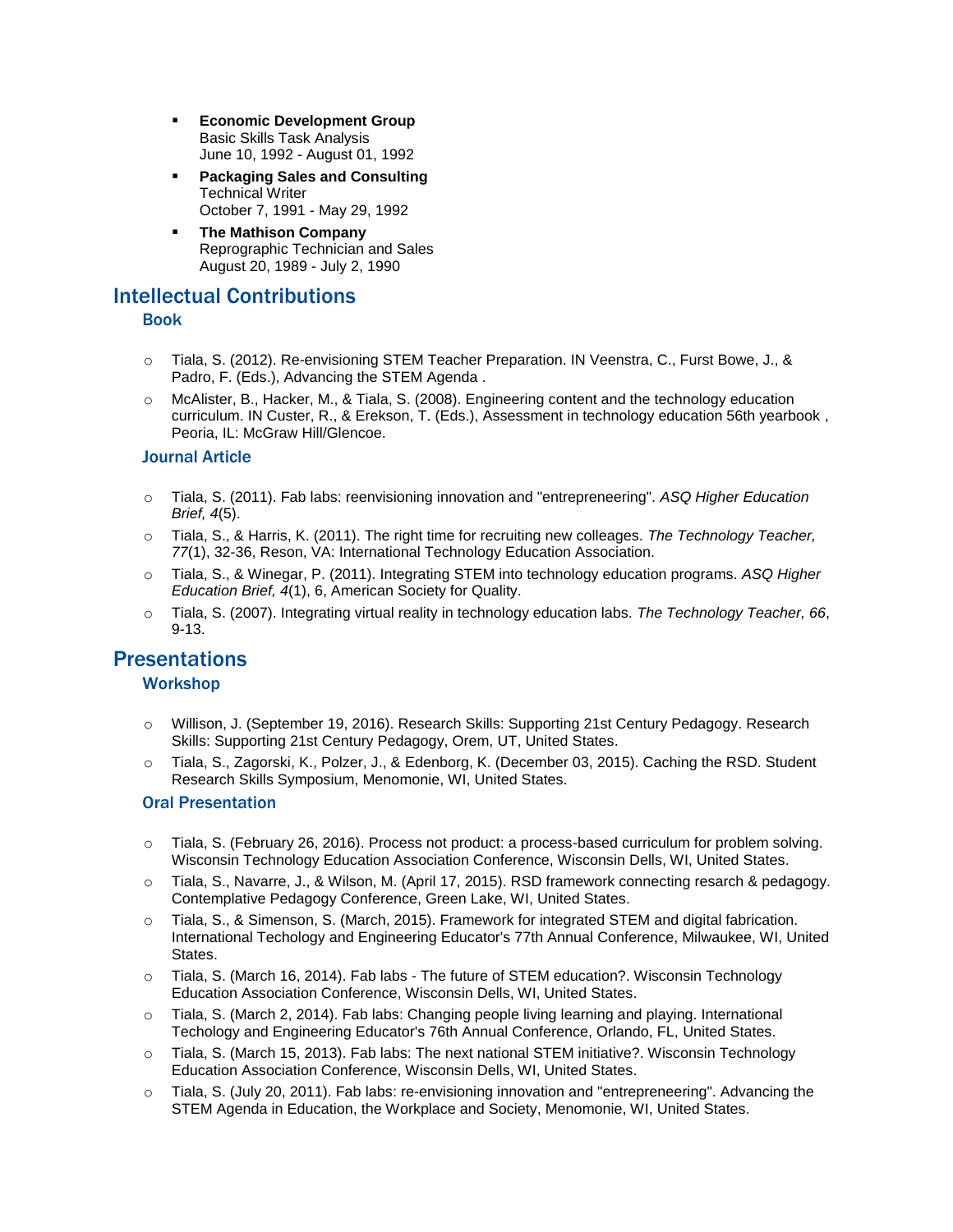- o Tiala, S. (March 25, 2011). Technology/Engineering Education in a Spiky World. International Techology and Engineering Educator's 73rd Annual Conference, Minneapolis, MN, United States.
- o Tiala, S. (March 16, 2007). Connecting Math to Technology using CAD Models. International Techology and Engineering Educator's 69th Annual Conference, San Antonio, TX, United States.
- o Tiala, S. (March 15, 2007). Attaining science concepts using computer simulations. International Techology and Engineering Educator's 69th Annual Conference, San Antonio, TX, United States.
- o Tiala, S. (October, 2006). Alice: Animatin made simple. Iowa Industry and Technology Education Conference, Des Moines, IA, United States.
- o Tiala, S. (October 13, 2006). Connecting CAD to mathematics using MEMs sensors. Technology Education Confrence, Menomonie, WI, United States.
- o Tiala, S. (March, 2003). Reprogrammable simultors: Issues for educators. International Technology Education Association 65th Annual Conference, Nashville, TN, United States.
- o Tiala, S. (October, 1995). Integrating math, science and teachnology using teleoperated robots. Fifth Annual Iowa Space Conference, Waterloo, IA.
- o Tiala, S. (November, 1994). Interactive space capsule simulation for high school students. Fourth Annual Iowa Space Conference, Iowa City, IA, United States.

#### Panelist

o Curry, R., Herker, G., Snyder, T., Tubon, T., Tadajewski, R., & Tiala, S. (November 09, 2015). Aligning college majors to in-demand jobs. Disruptive Innovation in Higher Education Summit, Washington, DC, United States.

#### Poster

- o Tiala, S. (April 17, 2015). . Contemplative Pedagogy Conference, Green Lake, WI, United States. Paper
- o Tiala, S. (March, 2001). Interaction of learning styles and major of study with performance in traditional, simulated and virtual environments. Iowa State University's Education Research Exchange, Ames, IA, United States.

## Applied Research

#### Uncategorized

o **Children's Museum of Eau Claire (Eau Claire, WI & University of Wisconsin - Stout)** Designing Universal Entrepreneurial Teams Project (September 2010 - December 2010)

# Reviewer / Editor

## Reviewer, Grant(s)

- o **National Science Foundation** (2016)
- o **National Science Foundation** (2012)
- o **National Science Foundation** (2011)
- o **National Science Foundation** (2008)
- o **National Science Foundation** (2004)

#### Reviewer, Conference

- o **American Society for Quality** (May 2011)
- o **World Conference on Innovative Virtual Reality** (February 2010)

#### Reviewer, Journal

o **Journal of Student Research - University of Wisconsin - Stout** (March 2011)